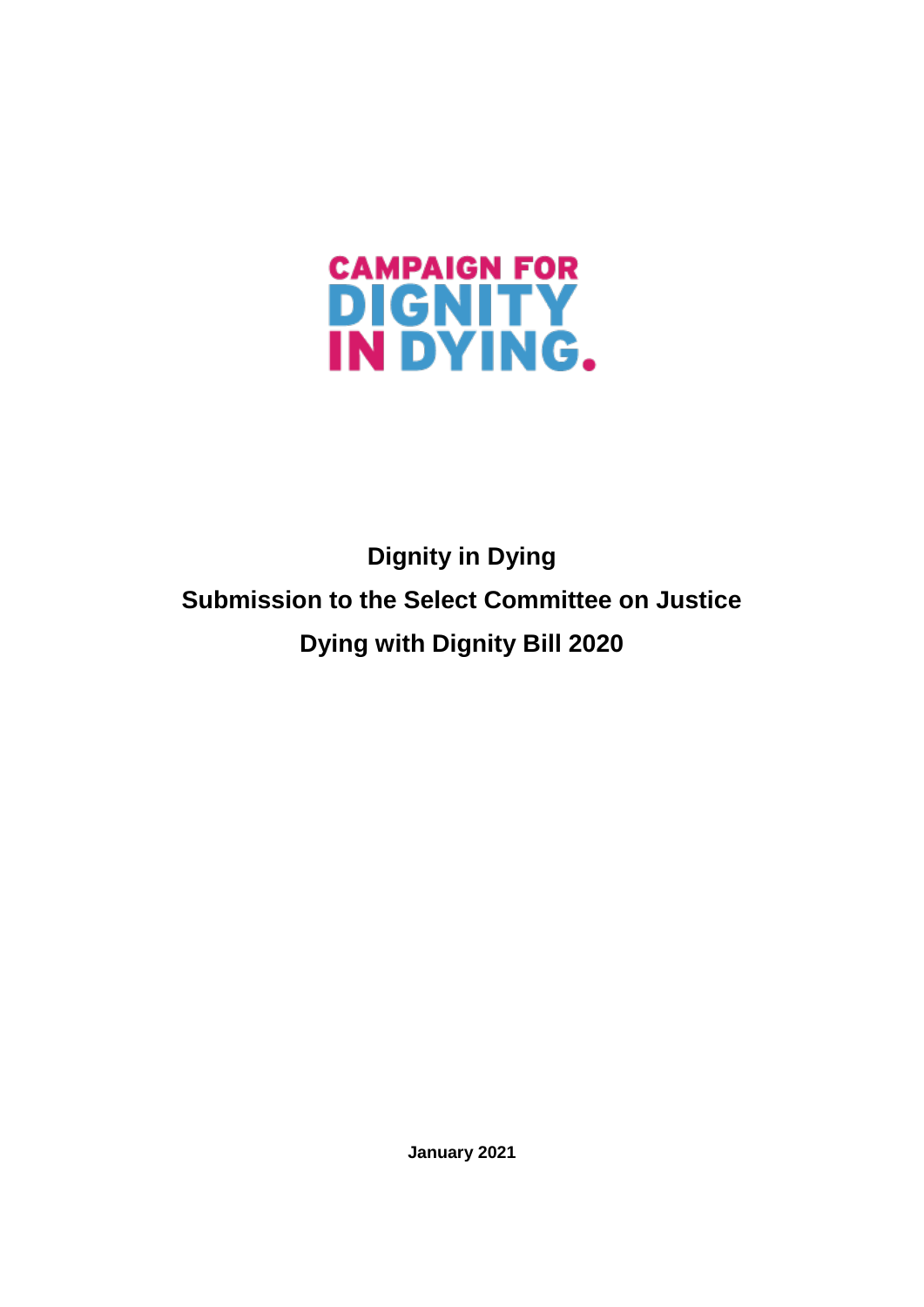## **Introduction**

Dignity in Dying is a not-for-profit membership organisation based in the United Kingdom and is the leading campaign group for the legalisation of assisted dying throughout the UK. Our membership is drawn from across the UK and includes over 3,000 supporters in Northern Ireland. As the Dying with Dignity Bill would, if enacted in its current form, permit terminally ill, mentally competent residents of the island of Ireland to access assisted dying, we would like to lend our support to the Bill on behalf of our members in Northern Ireland.

# **Assisted dying internationally**

Dignity in Dying campaigns to allow terminally ill, mentally competent adults to have the option to end their life with medical assistance. The bills we have supported in the UK have been based on those laws first adopted by the US State of Oregon in 1997 and now present across 10 US States, covering 1 in 5 Americans. More recently, similar laws have been enacted in the Australian States of Victoria and Western Australia, and nationwide in New Zealand.

The Dying with Dignity Bill fits with the US, Australian and New Zealand models. These laws have been shown to work well – for over 20 years in Oregon's case. They also command huge popular support: in New Zealand, the End of Life Choice Act was approved by a nationwide referendum in October by 65% of voters. Some assisted dying laws in the USA were also introduced via state-wide referendums and the most recent such example, in Colorado in 2016, also received 65% support from voters. When implemented, these laws have not been expanded beyond their strict remits and have not been repealed, demonstrating that they are stable, safe and supported by citizens and healthcare professionals alike. For example Oregon's Hospice Association "supports the rights of Oregonians to choose or not to choose any and all legal end-of-life options, and supports hospice and palliative care programs in development of their own policies around the Oregon Death With Dignity Act and Physician-Assisted Death (PAD)"<sup>1</sup> .

There are a number of other jurisdictions around the world that provide choice at the end of life to a broader category of people, including Canada, the Netherlands, Belgium, Luxembourg and Switzerland. Legislative efforts are also under way in both Spain and Portugal, which are both likely to change their laws in the coming year. The Supreme Court of Austria in December found that the prohibition on assisted dying was incompatible with human rights and so legislation is likely to be forthcoming in Austria soon. Assisted dying legislation is likely to be brought to the Scottish Parliament following their elections later this year, while a Citizens Jury is currently being set up on the Channel Island of Jersey to discuss assisted dying.

It is clear that internationally there is a growing desire across the world to grant dying people the option to choose the manner and timing of their deaths.

### **The case for assisted dying**

**.** 

The Bill would provide dying people with the option to end their own lives, with medical assistance. This would ensure that people suffering from a terminal illness could choose the manner and timing of their deaths, subject to medical assessments and strict safeguards, including the requirement that they have the mental capacity to make that decision.

Without assisted dying, the options available to a terminally ill person are limited. Those options are insufficient for the following reasons.

<sup>1</sup> <https://oregonhospice.org/hospice-and-dwd/>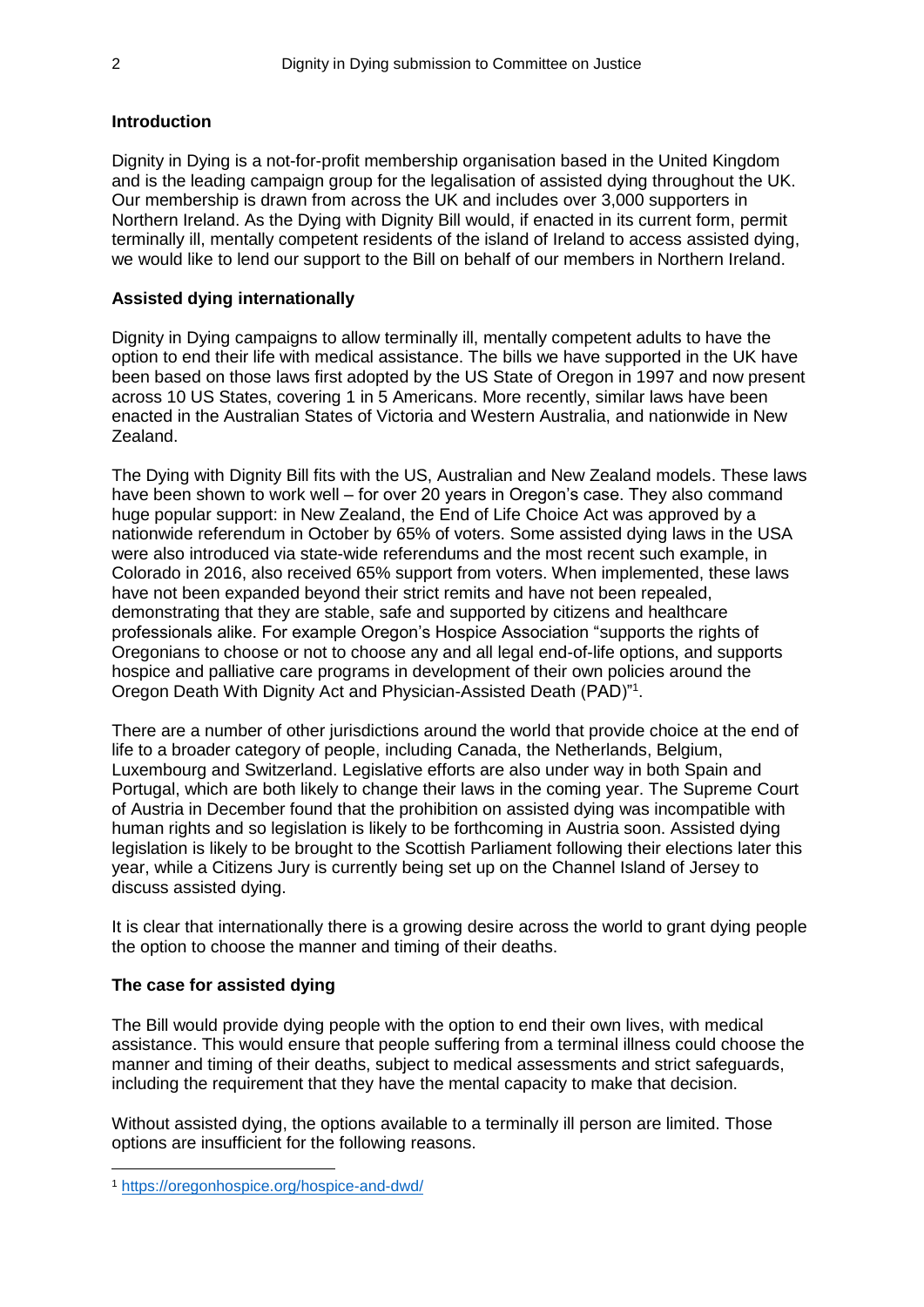While palliative and hospice care can relieve the vast majority of suffering, it is undoubtedly the case that it cannot cure or relieve all suffering. Research in the UK has shown that even if every person had access to the very best palliative and hospice care, 17 people would die in pain every day<sup>2</sup>. Beyond that, there are also physical and emotional symptoms of terminal illnesses that are impossible to relieve, causing distress and indignity to the dying person themselves, their families and their carers. One such example is that of malignant fungating wounds, a consequence of some cancers, which are likely to cause pain as well as emotional and psychological suffering, not just for the dying person but for those who care for them<sup>3</sup>.

For those who would wish to avoid the risk of dying in pain, suffering, or without dignity (as they personally would define it), assisted dying presents an opportunity to take control of the dying process. Where it is legal, it provides dying people with the assurance that they can take the decision to die on their own terms at a time that is right for them. Annual reports from Oregon<sup>4</sup> suggests that 30-40% of those who have requested assistance to die and passed the strict safeguards and eligibility criteria do not go on to use this option under Oregon's Death with Dignity Act but die from their underlying illness. This demonstrates that for many, simply knowing they have the option can be enough to grant peace of mind, and does not commit anyone to using the law until and unless they wish to do so $5$ .

Under the existing laws in Ireland and in the UK, those who wish to take control of their deaths are left with few options. Some may be able to request palliative or terminal sedation, though this is not always an appropriate option and denies the dying person the chance to say goodbye to their families. Depending on the health of the dying person, this can take many days and cause anguish and stress to their families as they die over a longer period of time. Studies have shown a disconnect between the views of dying people and healthcare professionals in regard to the use of sedation at the end of life<sup>6</sup>.

Similarly, a person can choose to voluntarily stop eating and drinking (VSED). This is a legal healthcare option and is often supported by end-of-life care practitioners. As with palliative sedation, it can be a drawn-out process and may cause great suffering to the dying person and their families as they are effectively starving and dehydrating themselves to death.

Some dying people choose to travel to other countries in order to end their lives. The most well-known example of this is Switzerland, which through organisations like Dignitas and Life Circle permit non-Swiss nationals and non-Swiss residents to end their own lives with medical assistance. Dying people from Ireland, as EU citizens, may theoretically be able to

<sup>2</sup> Dignity in Dying commissioned the Office of Health Economics (OHE) to carry out a review of literature on pain relief at the end of life. The OHE then used the available and most reliable quantitative data to estimate the current extent of unrelieved pain in end-of-life care in the UK. The OHE also extrapolated the data to estimate the frequency of unrelieved pain that would be present even if every dying person who needed it had access to high quality palliative care. Further information can be found in our research report, 'The Inescapable Truth', accessed at: [https://www.dignityindying.org.uk/wp-content/uploads/DiD\\_Inescapable\\_Truth\\_WEB.pdf](https://www.dignityindying.org.uk/wp-content/uploads/DiD_Inescapable_Truth_WEB.pdf)

 $3$  A full discussion of these can be found in our research report, 'The Inescapable Truth', under section 3: Uncontrollable Symptoms. Accessed at: [https://www.dignityindying.org.uk/wp](https://www.dignityindying.org.uk/wp-content/uploads/DiD_Inescapable_Truth_WEB.pdf)[content/uploads/DiD\\_Inescapable\\_Truth\\_WEB.pdf](https://www.dignityindying.org.uk/wp-content/uploads/DiD_Inescapable_Truth_WEB.pdf)

<sup>4</sup> Oregon Death with Dignity Act, Data summary, 2019, accessed at: [https://www.oregon.gov/oha/PH/PROVIDERPARTNERRESOURCES/EVALUATIONRESEARCH/DE](https://www.oregon.gov/oha/PH/PROVIDERPARTNERRESOURCES/EVALUATIONRESEARCH/DEATHWITHDIGNITYACT/Pages/ar-index.aspx) [ATHWITHDIGNITYACT/Pages/ar-index.aspx](https://www.oregon.gov/oha/PH/PROVIDERPARTNERRESOURCES/EVALUATIONRESEARCH/DEATHWITHDIGNITYACT/Pages/ar-index.aspx)

<sup>5</sup> Interest in physician-assisted suicide among Oregon cancer patients, Journal of Clinical Ethics 17:27-38, Ganzini L, Beer TM, Brouns M et al, 2006

<sup>6</sup> Engstrom et al., Palliative sedation at end of life – a systematic literature review, European Journal of Nursing Oncology, February 2007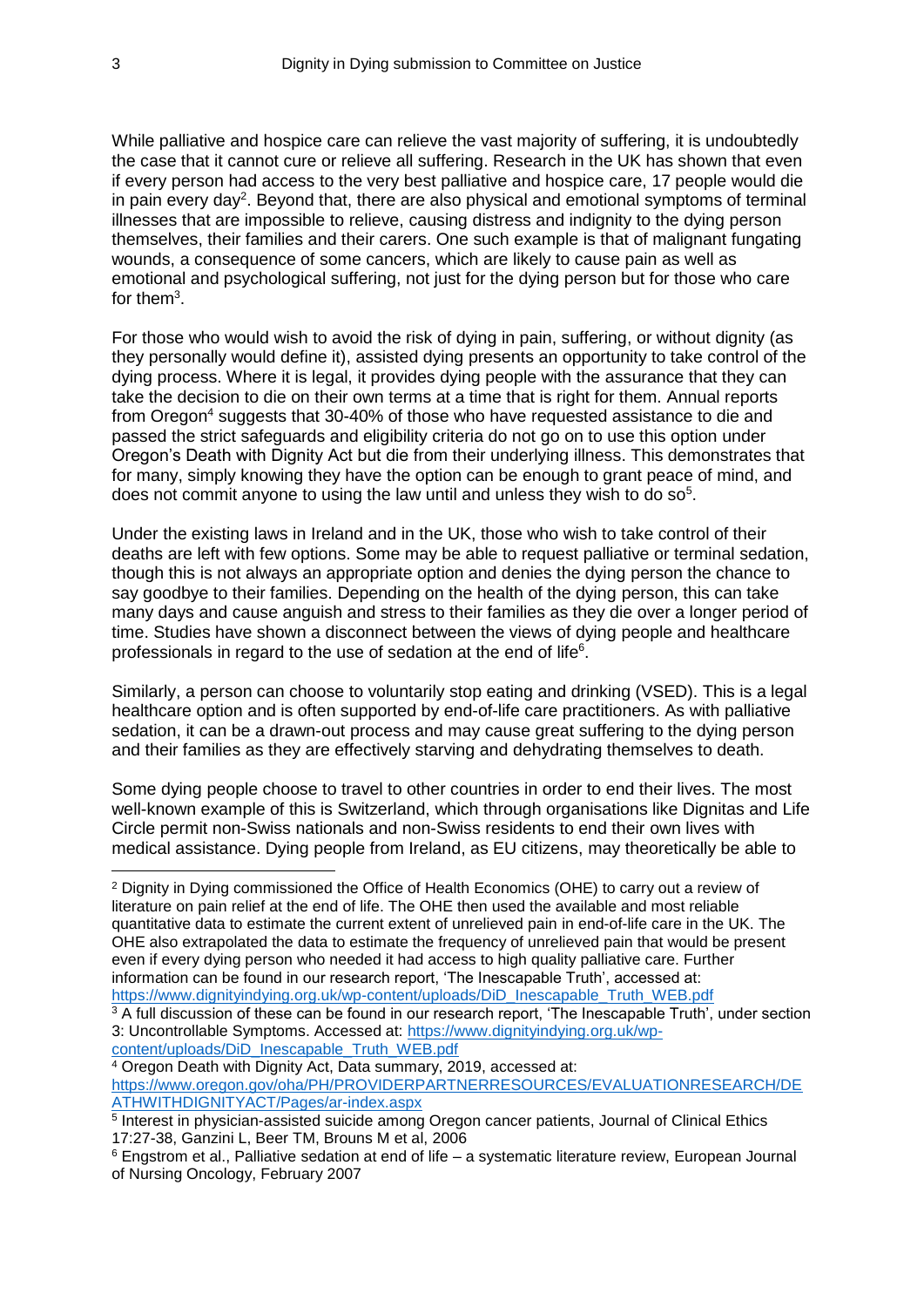make use of the Belgian, Dutch and Luxemburgish laws (and may soon be able to do so in Spain, Portugal and Austria as well) although it's unclear to what extent this is possible without registration with local healthcare services. The financial cost of accessing assisted dying at Dignitas is around £10,000 or €11,300, putting the option out of the financial reach of many individuals and families. There is also the additional risk that accompanying family members could be in breach of the prohibition on assisting a suicide.

Finally, there are also dying people who end their own lives. Research from other countries would suggest that suicides of terminally ill people could constitute up to 10% of suicides; in England, Freedom of Information requests conducted by Dignity in Dying found that 7.36%<sup>7</sup> of suicides were of terminally ill people, while in Victoria, Australia, the Coroners Court of Victoria put that figure at 8.3%<sup>8</sup>. These suicides are clearly distressing for the dying person, but also to their families and to police and healthcare professionals who must respond to these cases. We also know that those who have ended their lives in other ways have often attempted suicide previously, though there is little data on the extent of this.

Faced with the options of potentially unbearable suffering, sedation, starvation, suicide or travelling to Switzerland, it is difficult to justify the ongoing prohibition of assisted dying, which is unsafe and unjust. This is particularly the case when tried and tested models exist in other jurisdictions that are culturally not dissimilar to Ireland (or to the UK). The Dying with Dignity Bill provides a strong foundation for a legal, safe and compassionate approach to assisted dying.

### **End-of-life care**

Assisted dying and end-of-life care can and should work hand-in-hand. In countries and states where assisted dying has been legalised, they operate alongside one another as part of the spectrum of options available to people reaching the end of life. They are not mutually exclusive alternatives but complementary provisions available to the dying person. In Oregon for example, 90% of those who have made use of the Death with Dignity Act are enrolled in hospice care<sup>9</sup>.

Those who oppose assisted dying will frequently argue that it would be unnecessary if only universal, high-quality palliative care were available to all. But even the most passionate advocates of palliative care do not argue that it is a panacea, and acknowledge that there will always be a group of people whose suffering cannot be relieved by even the best palliative care. Even people who die in high-quality palliative and hospice care settings can experience unrelieved pain, uncontrollable symptoms and a lack of dignity in their final days<sup>10</sup>.

We advocate for greater funding of hospice and palliative care and indeed in recent years where assisted dying has been legalised, it has been accompanied by a major investment in palliative care. For example when the Victorian Parliament passed assisted dying legislation, the State Government reviewed palliative care services and provided an extra \$72 million (AUD) to increase palliative care beds and access to homebased palliative care<sup>11</sup>. We welcome this approach: instead of treating them as mutually exclusive or discrete options they must both be available to dying people to enable them to make the choice that is right for them. For a small but significant number of dying people, assisted dying will be the

<sup>7</sup> [https://cdn.dignityindying.org.uk/wp-content/uploads/Research\\_FOI\\_Suicides.pdf](https://cdn.dignityindying.org.uk/wp-content/uploads/Research_FOI_Suicides.pdf)

<sup>8</sup> https://www.parliament.vic.gov.au/images/stories/committees/lsic/Submissions/Submission 1037 -Coroners\_Court\_of\_Victoria\_further\_submission.pdf

<sup>&</sup>lt;sup>9</sup> Oregon Death with Dignity Act, Data summary, 2019

<sup>10</sup> As in note 3, above.

<sup>11</sup> <https://www.premier.vic.gov.au/boost-for-palliative-care-providers/>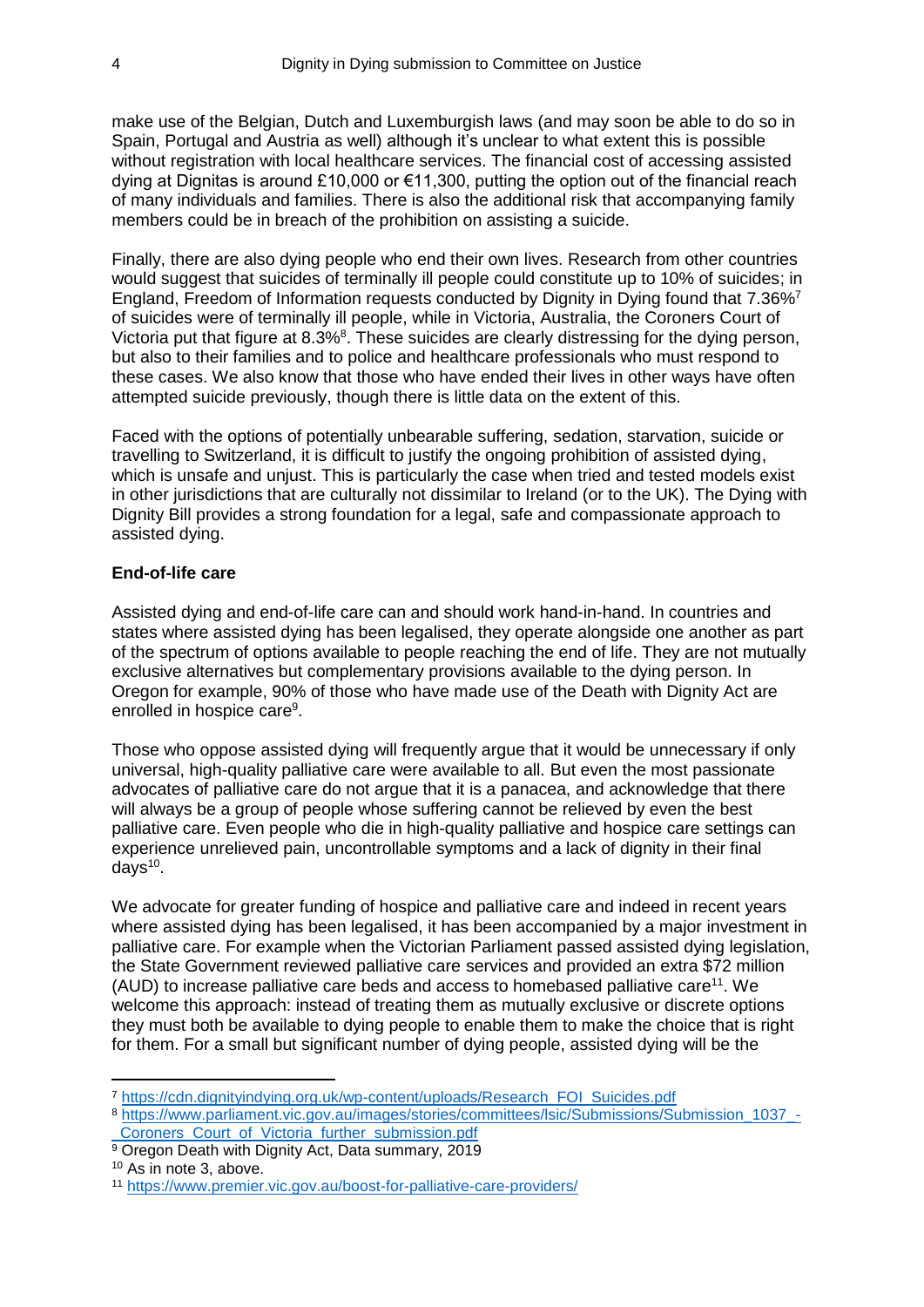preferred option. For many more, it will be a welcome reassurance that grants great peace of mind.

There are additional benefits to the legalisation of assisted dying for end-of-life care. Evidence from Oregon and California for instance shows that the introduction of the option of assisted dying encourages fuller and franker conversations between terminally ill people and their doctors as well as more appropriate palliative care training of physicians and greater efforts to increase access to hospice care<sup>12 13</sup> <sup>14 15</sup>. The vast majority of those who discuss assisted dying with their doctors do not go on to have an assisted death, but it provides an opportunity for them to explore their health and care options and for doctors to signpost their patients to services they may not have been aware of previously.

## **The Dying with Dignity Bill**

As outlined above, we believe there are significant reasons why the legalisation of assisted dying is necessary to provide terminally ill people with a genuine choice at the end of life. There is also a wealth of evidence from the growing number of progressive, liberal democracies that assisted dying laws are safe, compassionate and popular.

As to the content of the Dying with Dignity Bill, most of the provisions are based on laws that work well in other jurisdictions. The qualifying persons under section 7 are similar to those in other jurisdictions with the notable exception of a time frame for defining a person as terminally ill. Our preference for legislation in the UK would be to include within this definition an expected prognosis to determine eligibility to access assisted dying. The US laws<sup>16</sup> use an expected prognosis of six months, whereas the assisted dying law in Victoria<sup>17</sup> is accessible to those with a prognosis of six months or less, or twelve months or less for those with a terminal neurodegenerative condition.

It is also worth being aware though that other assessments of whether someone is terminally ill do not include a specific timeframe or prognosis. Since the passage of the Social Security (Scotland) Act 2018<sup>18</sup> for example a person's eligibility for terminal illness benefits in Scotland has been assessed by medical practitioners' clinical judgment<sup>19</sup>. Guidance for this is published by the Chief Medical Officer for Scotland, informed by the Short-Life Working Group on Terminal Illness for Disability Assistance<sup>20</sup>.

On behalf of our members in Northern Ireland, we welcome the provision that the law will be accessible by residents of the island of Ireland. We would also hope that professional

 $12$  Legal regulation of physician assisted death – the latest report cards, New England Journal of Medicine 356:1911-1913, Quill TE, 2007

<sup>&</sup>lt;sup>13</sup> Oregon physicians' attitudes about and experiences with end of life care since passage of the Oregon Death with Dignity Act, Journal of the American Medical Association 285:2363-2369, Ganzini L, Nelson HD, Lee MA et al, 2001

<sup>14</sup> Characteristics and proportion of dying Oregonians who personally consider physician assisted suicide, Journal of Clinical Ethics 15:111-118, Tolle SW, Tilden VR Drach LL, et al, 2004 <sup>15</sup> Oregon physicians' responses to requests for assisted suicide: a qualitative study, J. Palliat Med.

Dobscha et al, 2004

<sup>16</sup> See, eg, Oregon's Death with Dignity Act, accessed at:

[https://www.oregon.gov/oha/PH/PROVIDERPARTNERRESOURCES/EVALUATIONRESEARCH/DE](https://www.oregon.gov/oha/PH/PROVIDERPARTNERRESOURCES/EVALUATIONRESEARCH/DEATHWITHDIGNITYACT/Pages/ors.aspx) [ATHWITHDIGNITYACT/Pages/ors.aspx](https://www.oregon.gov/oha/PH/PROVIDERPARTNERRESOURCES/EVALUATIONRESEARCH/DEATHWITHDIGNITYACT/Pages/ors.aspx)

<sup>17</sup> Voluntary Assisted Dying Act, accessed at: [https://www.legislation.vic.gov.au/in](https://www.legislation.vic.gov.au/in-force/acts/voluntary-assisted-dying-act-2017/004)[force/acts/voluntary-assisted-dying-act-2017/004](https://www.legislation.vic.gov.au/in-force/acts/voluntary-assisted-dying-act-2017/004)

<sup>18</sup> <https://www.legislation.gov.uk/asp/2018/9/section/31/enacted>

<sup>19</sup> <https://www.gov.scot/policies/social-security/terminal-illness/>

<sup>20</sup> [https://www.gov.scot/groups/short-life-working-group-on-terminal-illness-for-disability-assistance](https://www.gov.scot/groups/short-life-working-group-on-terminal-illness-for-disability-assistance-slwg/)[slwg/](https://www.gov.scot/groups/short-life-working-group-on-terminal-illness-for-disability-assistance-slwg/)